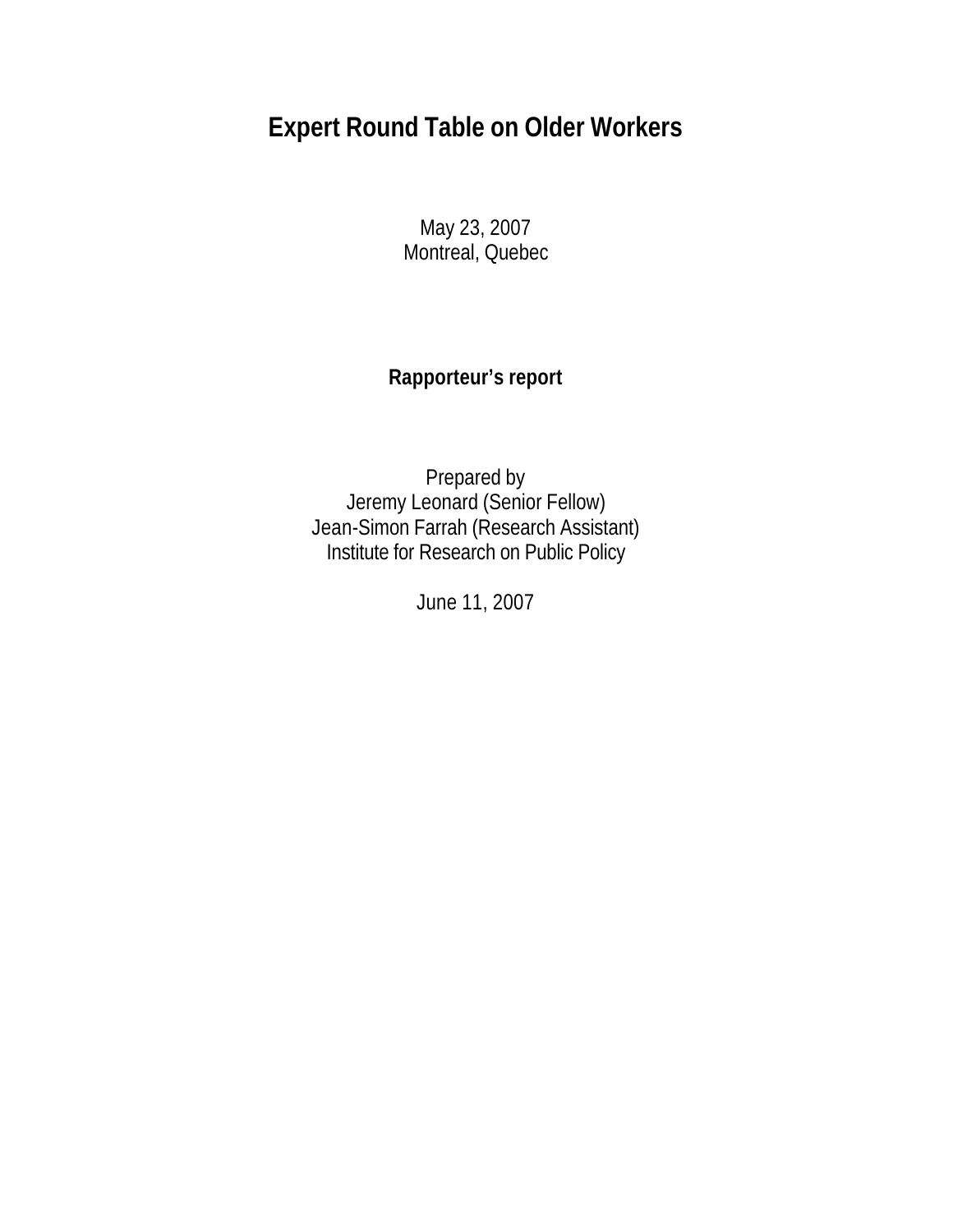# **Table of Contents**

| <b>Background</b>                                                                | $\overline{2}$         |  |
|----------------------------------------------------------------------------------|------------------------|--|
| <b>Round Table Objectives</b>                                                    |                        |  |
| <b>Highlights of Discussions</b>                                                 | 3                      |  |
| <b>Record of Proceedings</b><br>Session 1<br>Session 2<br>Session 3<br>Session 4 | 4<br>4<br>7<br>9<br>11 |  |
| <b>Appendix: List of Participants</b>                                            | 15                     |  |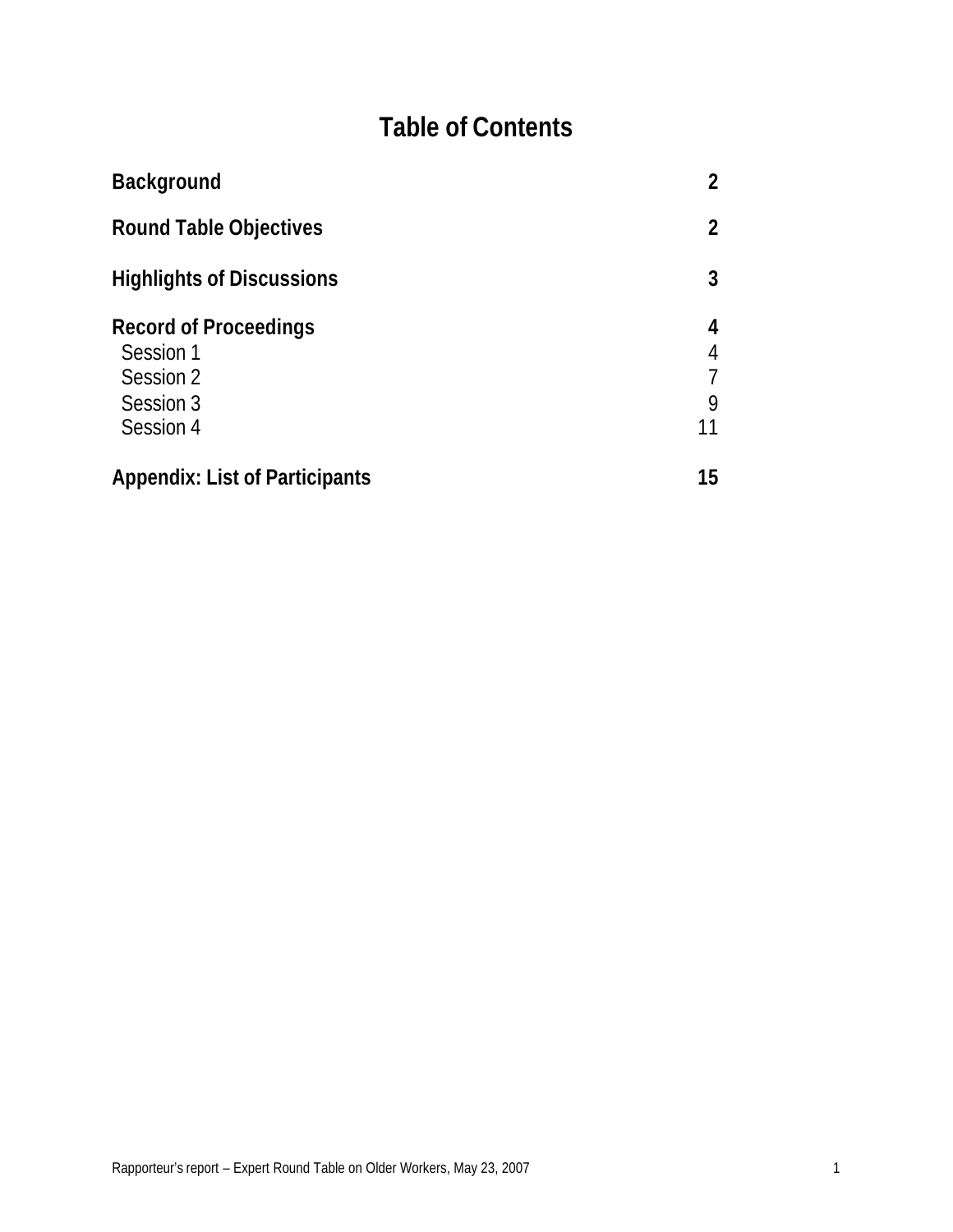## **I. Background**

On May 23, 2007, the Expert Panel on Older Workers held a round table jointly organized with the Institute for Research on Public Policy.

Held in Montreal, Quebec, the round table assembled 27 experts and practitioners representing government, academia and the nonprofit sector to reflect on the challenges faced by displaced older workers and the ways in which policies might be strenghthened to address them.

The results of that exercise are contained in this report.

**This document summarizes the comments and views expressed by the roundtable participants, each of whom has reviewed its contents for accuracy. The document does not necessarily reflect the views of the IRPP or the Expert Panel.**

## **II. Round Table Objectives**

Round table chair **Sarah Fortin** (Research Director – Social Policy, IRPP) launched the round table by welcoming participants and summarizing the group's task for the day, and **France St-Hilaire** (Vice President – Research, IRPP) described IRPP's research activities and interest in the issue. The Honorable **Erminie Cohen** (Chair of the Expert Panel) then summarized the mandate of the panel and its activities to date.

**W. Craig Riddell**, a member of the Expert Panel, noted that the panel's mandate includes two broad themes, and asked that participants bear both in mind throughout the day:

- The narrower issue of displaced older workers; that is, workers near the age of retirement who involuntarily (and permanently) lose their jobs due to structural changes in the economy, foreign competition and other non-cyclical factors. What do we know about their behaviour? Where are the gaps in public policies?
- The broader issue of population aging and the role of older workers in society. As the population ages, older workers may become an increasingly important source of labour supply, but there is much we do not know about barriers to participation, factors affecting the decision to retire, and appropriate roles for the government and private sector.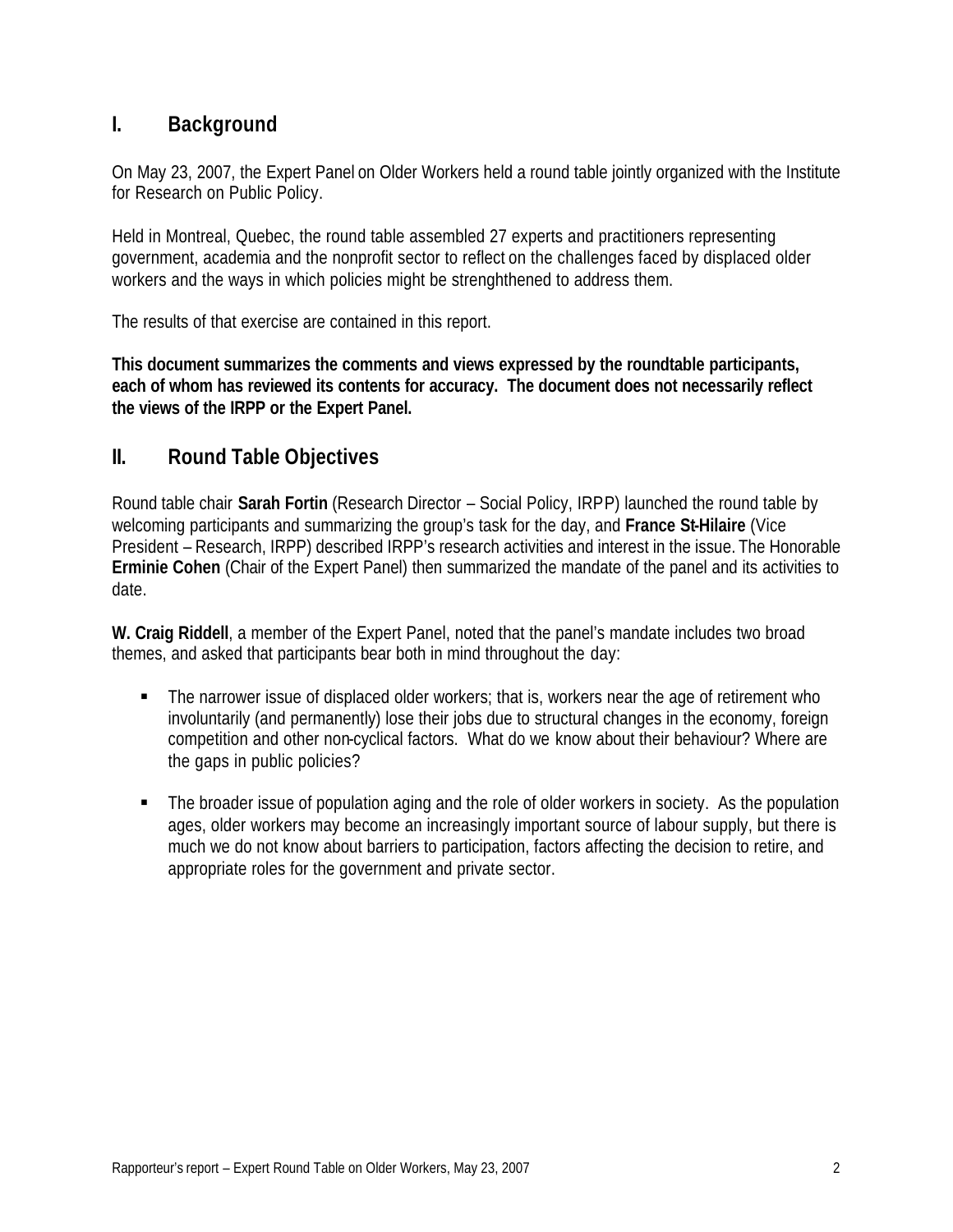## **III. Highlights of Discussions**

Several broad themes arose from the discussions:

- **Example 1** Labour force participation rates have increased among Canadians age 55 and over in recent **years, reversing a long-term secular decline.** It is critical for policy makers to understand the forces underlying this change, particularly whether it reflects a one-time deviation or a more longlasting change in trend.
- **The decision to work or not varies widely among older Canadians**, with some feeling obligated to work for financial reasons and others wanting to work primarily for the social ties and personal satisfaction that employment brings. There is also considerable diversity in older workers' situations with regard to geographic location, health status, job characteristics, educational background and family obligations, all of which must be taken into consideration when developing policy.
- **Retirement is a social construct in constant evolution.** As recently as the 1920s, the vast majority of Canadians "worked until they dropped." With the advent of public pensions and the Canada Pension Plan, most workers are now able to retire with sufficient income to maintain a reasonable standard of living. More recently, many workers seek to ease into retirement over a period of years, rather than retire "cold turkey," and labour market and income security policies that facilitate this are productive options to explore.
- **Approaching older workers' challenges as a labour force issue or an income security issue leads to very different policy responses.** If the objective is to increase labour supply in order to address perceived future labour force shortages, incentives to delay retirement, or to encourage part-time work during retirement, are in order. However, such measures, if not properly designed, could lead to reduced income security for older Canadians, particularly those who cannot or do not want to work.
- **EXECT:** Labour market policies should address issues faced by older displaced workers, but not **exclude other groups who could benefit.** The kinds of programs that would benefit older workers (such as retraining, relocation assistance) could also help younger displaced workers, and no one voiced the opinion that such programs should be *restricted* to older workers, even though they may be the ones who use them the most.
- **The importance of training was highlighted throughout the day**, with an emphasis on the particular needs of older workers. Nonetheless, evidence shows that firm-sponsored training declines markedly after the age of 50. The consensus view was that one can "teach an old dog new tricks," but programs need to adapt to the fact that older workers are often intimidated by classroom training and may prefer self-paced programs with more flexible schedules. Coupled with this is the challenge of understanding why past efforts to encourage firm-sponsored training have had limited success.
- **Firms need to be educated about the value that older workers can bring them.** It was pointed out that businesses do not hire older workers out of charity, they do so because they add real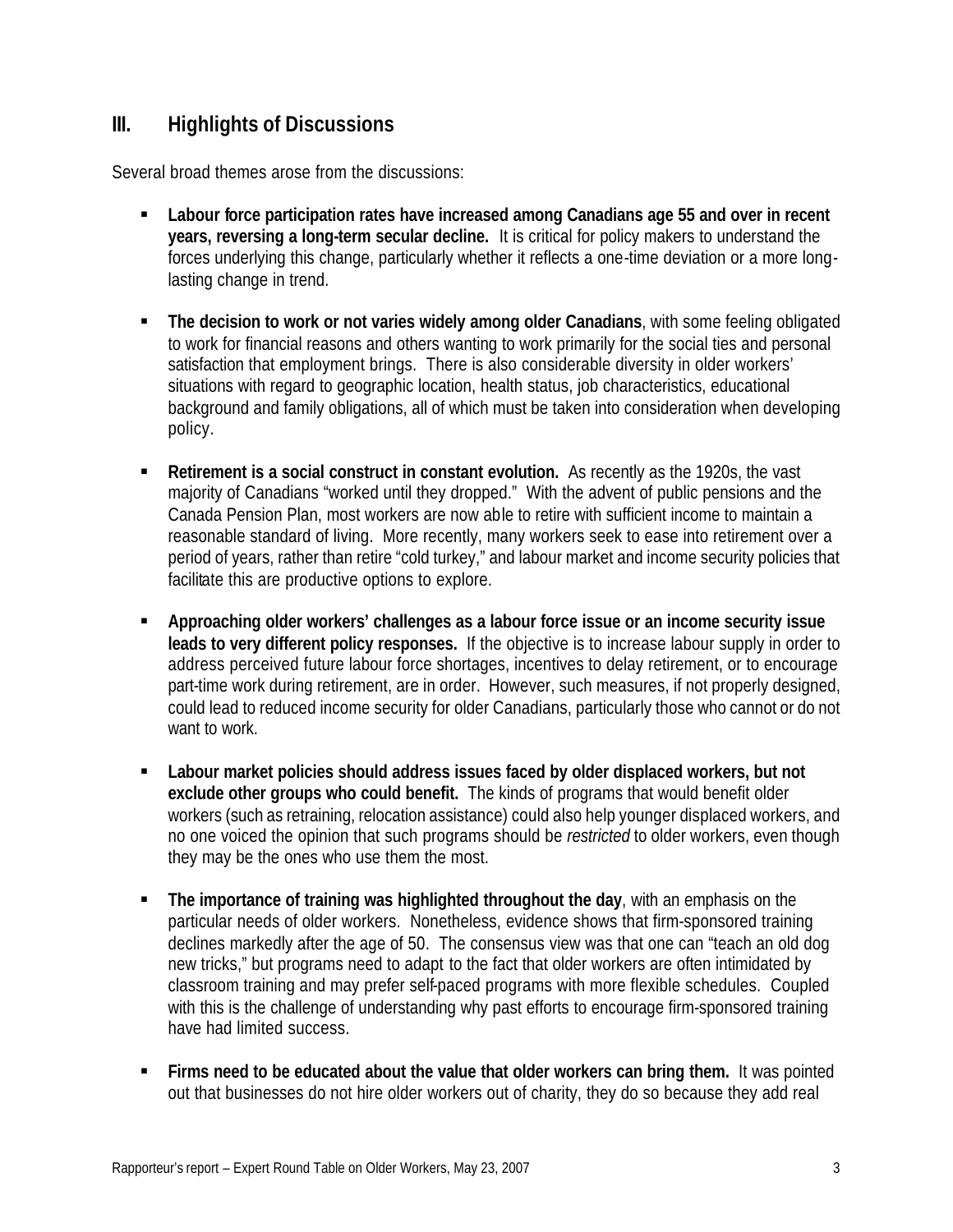value. Nonetheless, many firms hold preconceptions about the productive potential of older workers that are simply not true, and disseminating best practices with regard to employing older workers will improve their labour force prospects as well as reduce the prevalence of real or perceived age-based discrimination.

## **IV. Record of Proceedings**

*Session 1: The labour market status of (displaced) older workers: current situation and future prospects*

#### **Opening remarks**

**Frédéric Lesemann** (Institut national de recherche scientifique) kicked off the discussion during the first session. As a general point, he noted that data must be disaggregated in order to understand the challenges facing older workers, something that many analyses of the issue do not do sufficiently. He framed the issues for discussion around the following points:

- The economic situation of older Canadians *in general* is not a problem. However, since the 1980s, certain groups of older workers whose skills are not easily transferable to other industries – largely in declining industries such as forestry, pulp/paper and textiles – are having problems adapting to changing labour market conditions. If we want to keep those workers in the labour force, there are some changes needed in terms of training and general support.
- There is not a looming labour shortage generally speaking (if this were so, he pointed out, then unemployment rates would be much lower than they actually are), but there will be shortages for certain high-skill occupations. Public policies should take account of these nuances.
- At the same time, data indicate that 20 percent of university graduates are "overqualified" for the jobs they hold, in the sense that their educational attainment exceeds the minimum required.
- Older workers would like to make retirement a more gradual process, and their top priority is to be able to reduce their hours gradually several years before stopping work completely. By giving them the opportunity to adjust their work life to their needs at this stage of their life, appropriate public policies could bring about a generally more welcoming marketplace for them as well as raise the country's productivity.

Lesemann noted that retirement ages have been increasing in Canada in recent years, and there is no indication that this will change. Indeed, as Canada faces slower labour force growth due to the impending retirement of the baby boomers, the prospect of delaying retirement (or working part time in retirement) could prevent or at least mitigate potential high-skilled labour force shortages.

He then sketched a general portrait of the post-retirement workers in Canada, noting that 56 percent of Canadians near retirement intend to continue working in retirement. However, the vast majority are seeking "non-standard" employment; that is, jobs that entail fewer hours and more flexibility. The fact that the majority of those workers are economically at-risk (i.e. insufficient pension and RRSP income to assure the quality of life they are expecting in retirement) shows that financial need is an important driver of the desire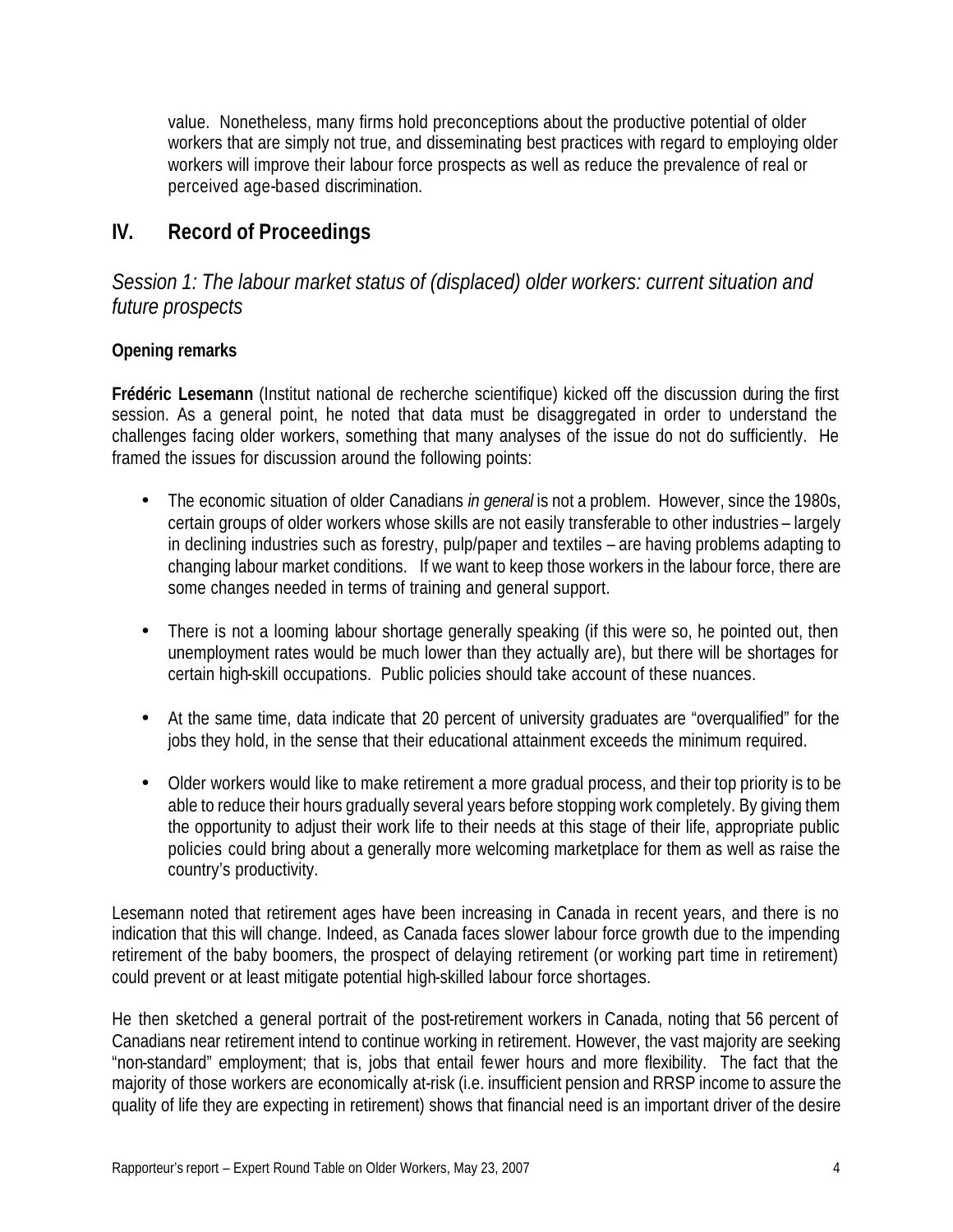to work, and public policies must acknowledge this reality. Even so, staying at work means not only earning money, but also enhancing self-worth and maintaining social and professional ties.

He also suggested that age discrimination is largely a myth. The trend toward "forced" pre-retirement in the 1990s was in some sense a form of age discrimination since it was used as an alternative to generalized layoffs, but has largely disappeared. One must bear in mind that older workers have less ability than younger workers in some respects (such as rapidity, ability to learn and absorb new knowledge), which puts them at a disadvantage not due to age *per se*, but to ability to perform the job.

#### **General discussion**

#### *Displaced older workers*

Several participants noted that geographic diversity is another dimension along which the older displaced workers issue needs to be examined. Older workers in rural areas will have more difficulties finding jobs if they are displaced, whereas in urban centres, they are more likely to find a new job faster. Furthermore, a single industry community that sees its only plant close may induce younger families to move, but what about the older residents who have lived their entire lives there? For them, the cost of moving is higher for many reasons related to the stage of their life. In Canada, the gap between rural and urban areas is large and future policies must consider that challenges are greater in some regions (Atlantic Canada in particular) than others.

One participant suggested that it might be a mistake to try to postpone the decline of one-company towns via demand-side employment subsidies, arguing that doing so only makes the inevitable that much more economically and socially painful. Rather, he suggested that a supply-side approach (by which vouchers would be distributed to displaced workers) would give displaced workers the flexibility of choosing whether to move or not. However, several participants were strongly opposed to this policy direction, with one pointing out that in the 1970s, there were successful programs aimed at relocating governmental jobs from Ottawa to rural regions. Those newly created jobs weren't artificial and provided employment outside big cities.

There was some disagreement about labour shortages being limited to high-skill "new-economy" jobs. One person pointed out that some more traditional economic sectors (particularly those for which seasonal work is important) are in shortage of labour and must rely on foreign migrant workers. Increasing the level of education and training cannot necessarily help improve the labour market in these sectors.

#### *Training programs*

It was suggested that policies to aid displaced workers be "preventive," by offering retraining programs to workers in their late 40s and early 50s employed in industries at risk of decline. One participant described a study conducted in Trois-Rivières that showed displaced workers with a high school diploma or less tended to refuse training to get new skills even when they were aware their factory would close in the near future. Thus, the more the worker is educated, the more he's willing to get training and find a new job.

One participant pointed out that academic research shows that older workers have difficulty absorbing traditional classroom-based training, which may be one reason why they are less likely to accept it. However, these obstacles can be overcome with properly designed programs.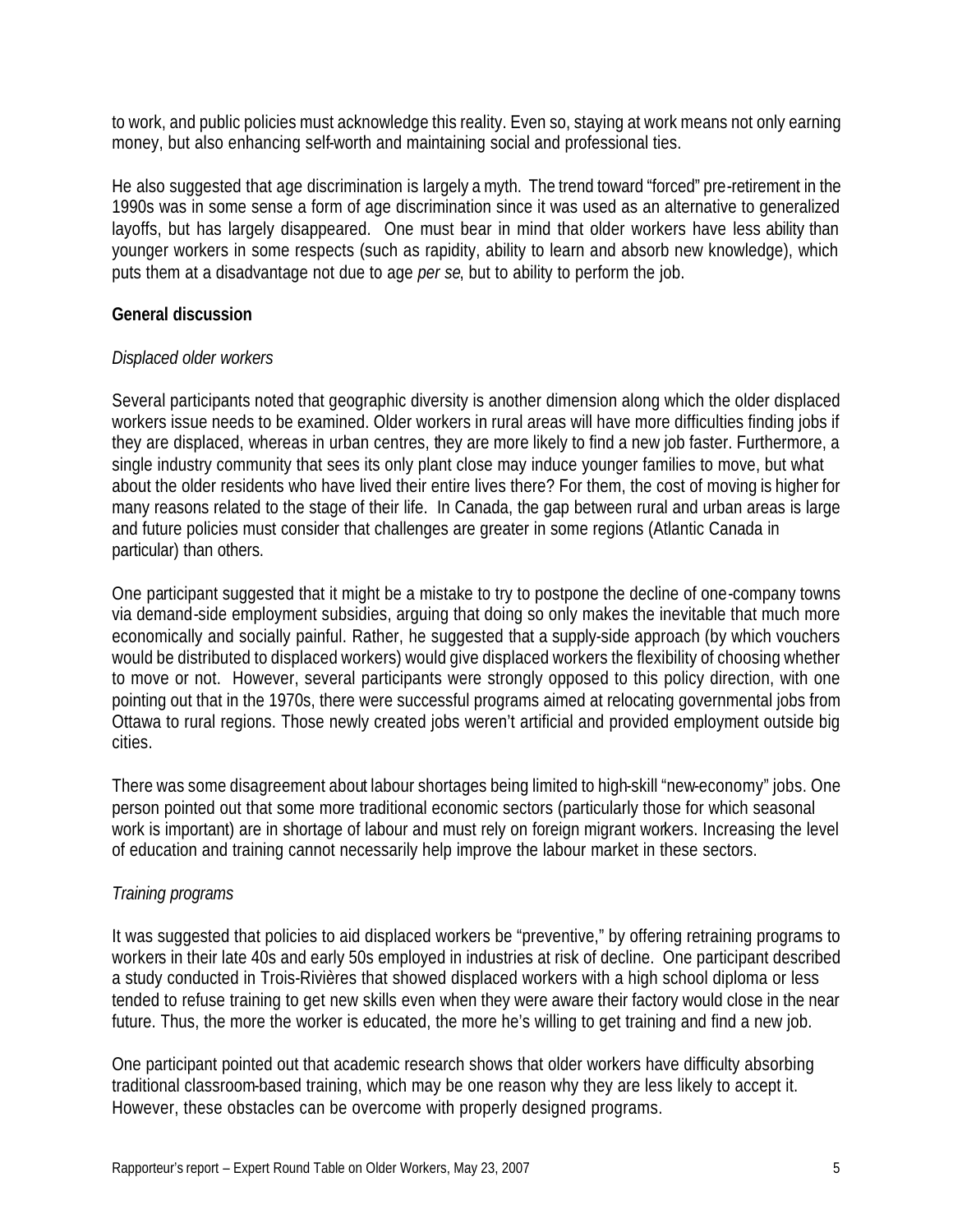It was also noted that lack of training seems to be a major cause of unemployment for older workers, particularly among women. Training remains the best way to give self-confidence, assurance and dignity to older workers.

#### *The different context of older workers' jobs*

Several participants picked up on the theme of older workers' labour force participation, echoing the point that older workers have different work preferences (more independence, fewer hours of work, etc.) than younger workers.

It was pointed out that the desire for nonstandard employment among older workers reflects two related factors: a bridge for those who are transitioning to retirement, and those already retired who desire to work part time. To the extent that this work is voluntary, there may not be a need for governments to "protect" these jobs. Nevertheless, removing the barriers that prevent older workers from adapting employment options to their lifestyle is a big incentive to stay in the labour market. However, several participants noted that at least some (and possibly the majority) of older workers must work for economic reasons.

One participant raised the health issue by asking whether the baby boomers will be as healthy in old age as they are now. The capabilities of older workers often depend on their health. As the baby-boomers retire over the next 20 years, this question is going to be crucial for productivity in Canada. In addition, public policies implemented to support older workers will in fact affect all Canadians, including younger cohorts. This life-cycle approach is supportive of early interventions that may prevent early retirement in the future.

#### *Age discrimination*

Several participants took issue with the idea that age discrimination is not a problem – though it may not be detectable by academic research. One participant cited Ontario human rights commission cases as anecdotal evidence, and another noted that management policies at some firms are such that they refuse to consider older people as possible candidates for jobs, while some firms favour younger workers with regard to career development and training opportunities.

Older workers should not be laid off because, for example, some work responsibilities require skills training that can easily be provided to longstanding employees. Age discrimination is a human rights issue, and the problem is especially serious for older women living alone.

It was noted that the perception of what constitutes "old" varies widely by industry. For example, in information technology, the notion of old is actually quite young compared to other standards. The fundamental problem is the that workers who conclude that their age is primarily responsible for their ability (or not) to perform their job well are precisely those who are less likely to ask for accommodation or additional training from their employers.

One participant cited evidence that discrimination is not present with regard to offering skills training, but older workers are less inclined to accept it. As an aside, she noted that when a firm offers skills development opportunities to its employees, there is a direct impact on the duration of the workers' employment in the same company.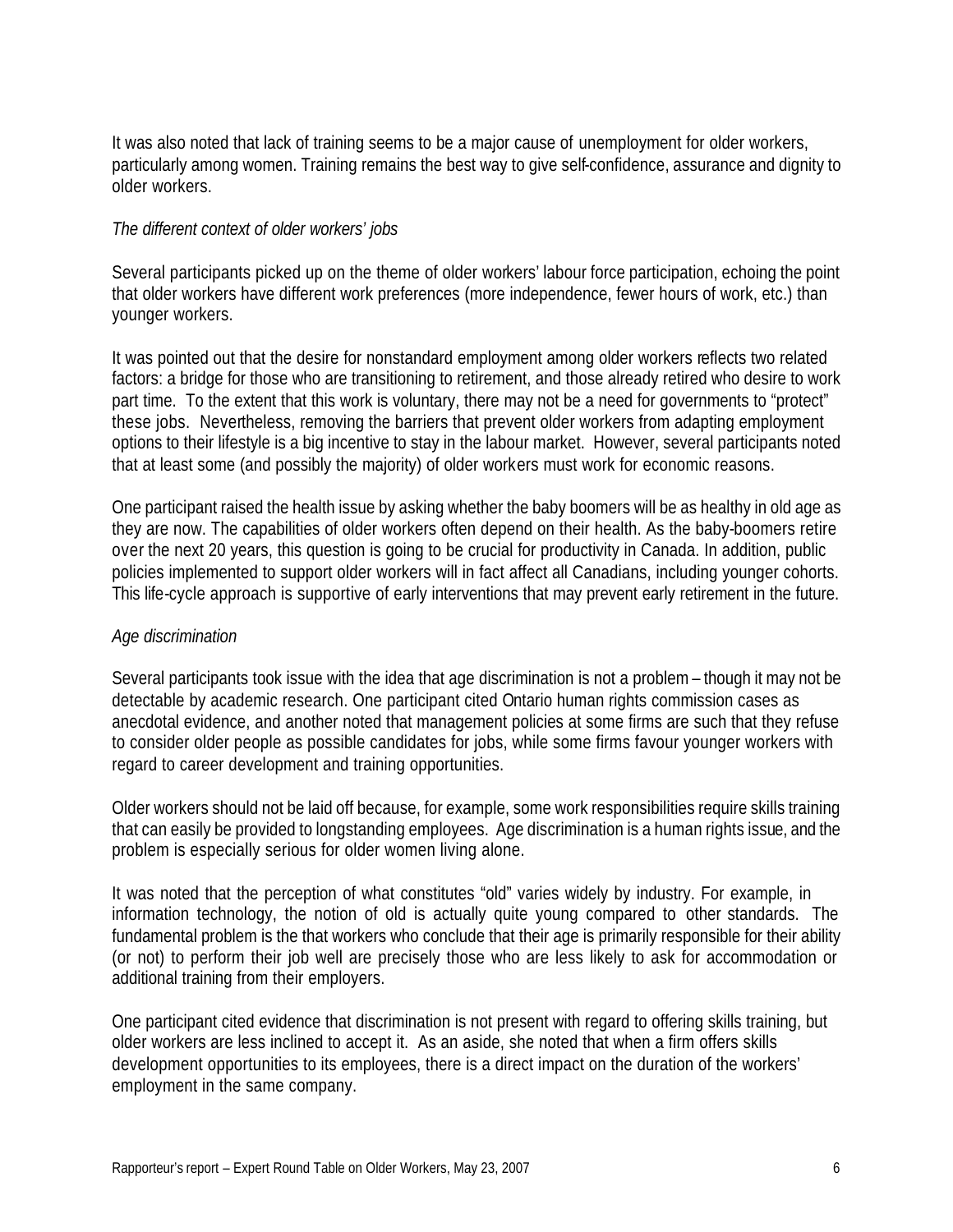Mr. Lesemann closed the session with two remarks:

- Older workers' skills are related to their work environment and their personal attitude towards change and learning.
- The key for effective policies is to avoid universal approaches to addressing the issue and instead try to deal with all the specificities affecting older workers to bring about more flexible policies that would actually retain them for a longer time in the workplace.

## *Session 2: Barriers and incentives to labour market participation for (displaced) older workers*

#### **Opening remarks**

**Terrance Hunsley** (Policy Research Initiative) led off the discussion by noting that the labour force participation of older workers has trended downward over the past several decades. However, in the 1990s, labor force participation increased for those 55 and older, which means workers now tend to retire later than at any time since the end of World War II. As Lesemann noted in the previous session, Hunsley is wondering if that trend could solve or not the upcoming shortage in labour force by itself without any policies implementation. Furthermore, one hour of work in the future will likely present a level of productivity that is different than what we have today due to many factors like technological evolution. If we add that to the potential future increase in life expectancy that is likely to happen in Canada, one could expect older workers to have a more important role in shoring up the workforce in the near future.

He then noted that the factors affecting the decision to retire are numerous and interrelated, and stem from individual circumstances, government policies, and practices of firms and unions. For instance, there are strong financial incentives against working in retirement under current CPP rules as well as under most private pension provisions. Rigidities in collective bargaining agreements and lack of flexibility in work arrangements are also significant barriers to labour force participation and may discourage those older Canadians who otherwise might work.

Knowing that a growing proportion of older workers is going to stay in the marketplace in the future, policies must aim at offering them greater flexibility. At the same time, the incentives to retire early and the barriers to get back into the marketplace must be removed as much as possible so that this workforce can adjust itself in an effective and lasting way to a longer work life.

#### **Discussion**

#### *Pension plans*

We need more discussions on policies rather than focusing on issues. For example, do we implement public policies that would influence the CPP (differing the age of takeup) or focus more on private pension plans? There was considerable discussion about the fact that, other than public-sector workers, relatively few Canadians are enrolled in private pension plans. In addition, most people have insufficient RRSP assets to offset the absence of private pension benefits. It is thus worthwhile exploring options that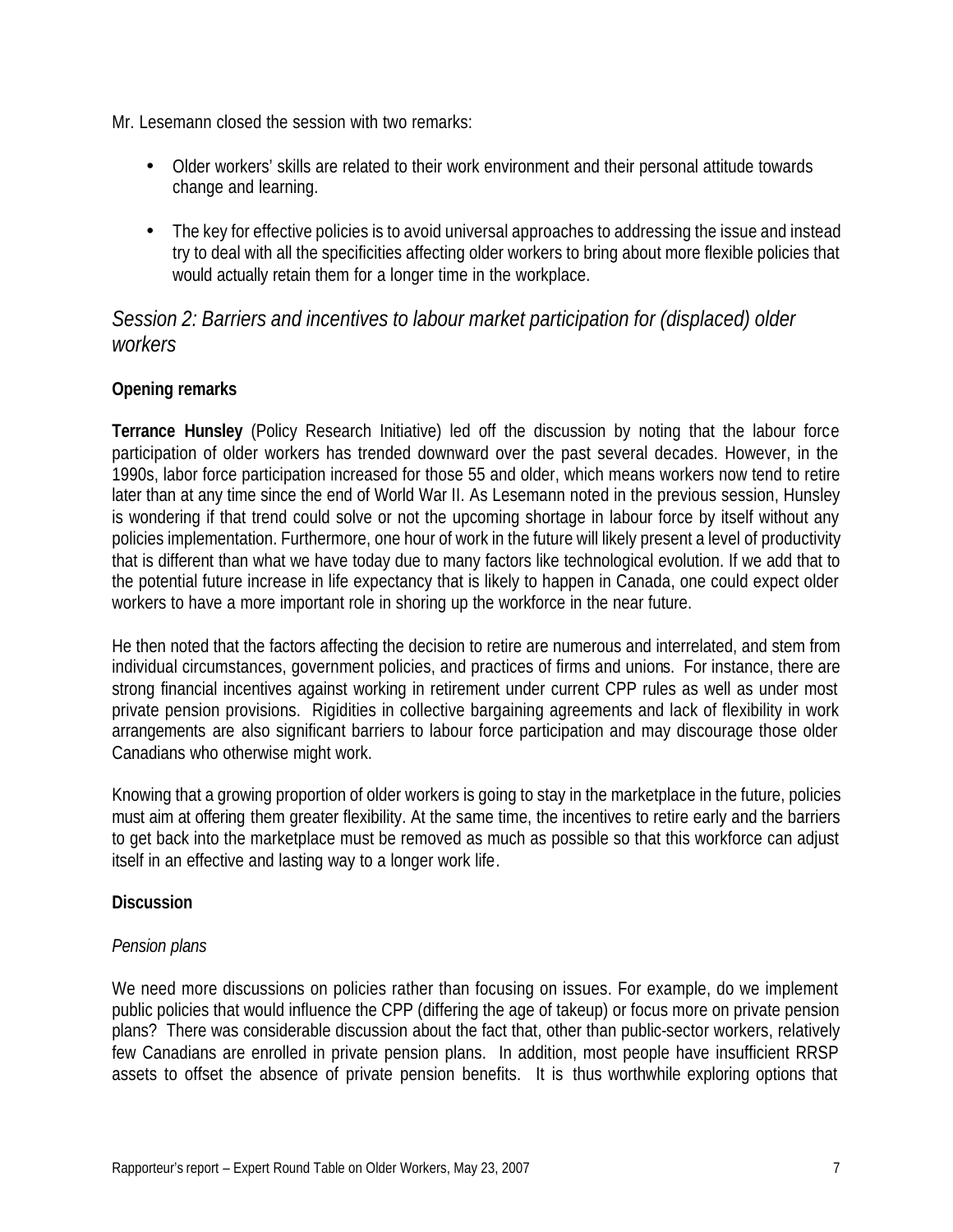encourage private-sector asset building, such as mandatory contributions to private pensions or incentives to encourage RRSP contributions among low- and middle-income Canadians.

Many participants echoed the need to address financial incentives against working currently in the CPP. One possibility raised was simply to allow workers to continue to contribute to the CPP while receiving benefits. By raising their lifetime benefits received over their lifetime, this would considerably reduce wirjk disincentives. Another option would be change the tax treatment of CPP income.

#### *Factors affecting the decision to retire*

Many participants pointed out that in order to remove barriers to employment, one must understand the reasons older workers choose to retire. One participant suggested that the most important factors are, in order of descending importance: health status; flexibility of retirement transition; retirement income level (influenced by RRSPs, pension income and employment opportunities in retirement); spousal retirement plans; and the probability of being laid off. Much of the discussion focused on flexibility and employment opportunities.

One participant added that retirement ages tend to vary widely by industry and occupation, and cited the health-care sector in particular, with its high stress levels and physical demands, as an example where workers do not necessarily want to delay retirement.

A second important point is to determine whether the recent change in older workers' labour force participation rates is a one-time blip or a structural change in trend. Although the recession in the early 1990s and stock market crash in 2000-2001 may have contributed to the change, the consensus around the table was that rising participation rates are here to stay. But we need to understand the causes of this change in trend.

It was pointed out by several participants that, while many older workers may work for financial reasons, most older Canadians would like to work in retirement for personal reasons. Continuing attachment to a professional life provides a sense of self-worth and maintains social networks, which are often as important as the income that work generates.

The absence of fringe benefits for many part-time and nonstandard jobs sought by older workers serves as a significant disincentive, and companies and policy makers would be wrong to assume that such fringes are unimportant to them.

Another participant noted that retirement is primarily an individual decision, and employer/government incentives are secondary and will only affect behaviour at the margin. Related to this, family situation plays a large role in the retirement decision. In today's world, there are many trends that were less common in the past (such as supporting not only a spouse but one or more ex-spouses, caring for elderly parents, and delayed childbearing) that may in fact increase the financial need to continue working.

Accommodating the limitations of older workers is a good way to encourage later retirement but one participant noted that this can have unintended consequences outside of the targeted group. His research showed that many companies who provided incentives to keep older workers found that younger workers had to take on more tasks and bear a greater burden in response, leading to higher incidence of disability and stress, which ultimately undermined firm productivity. Another participant echoed this point by noting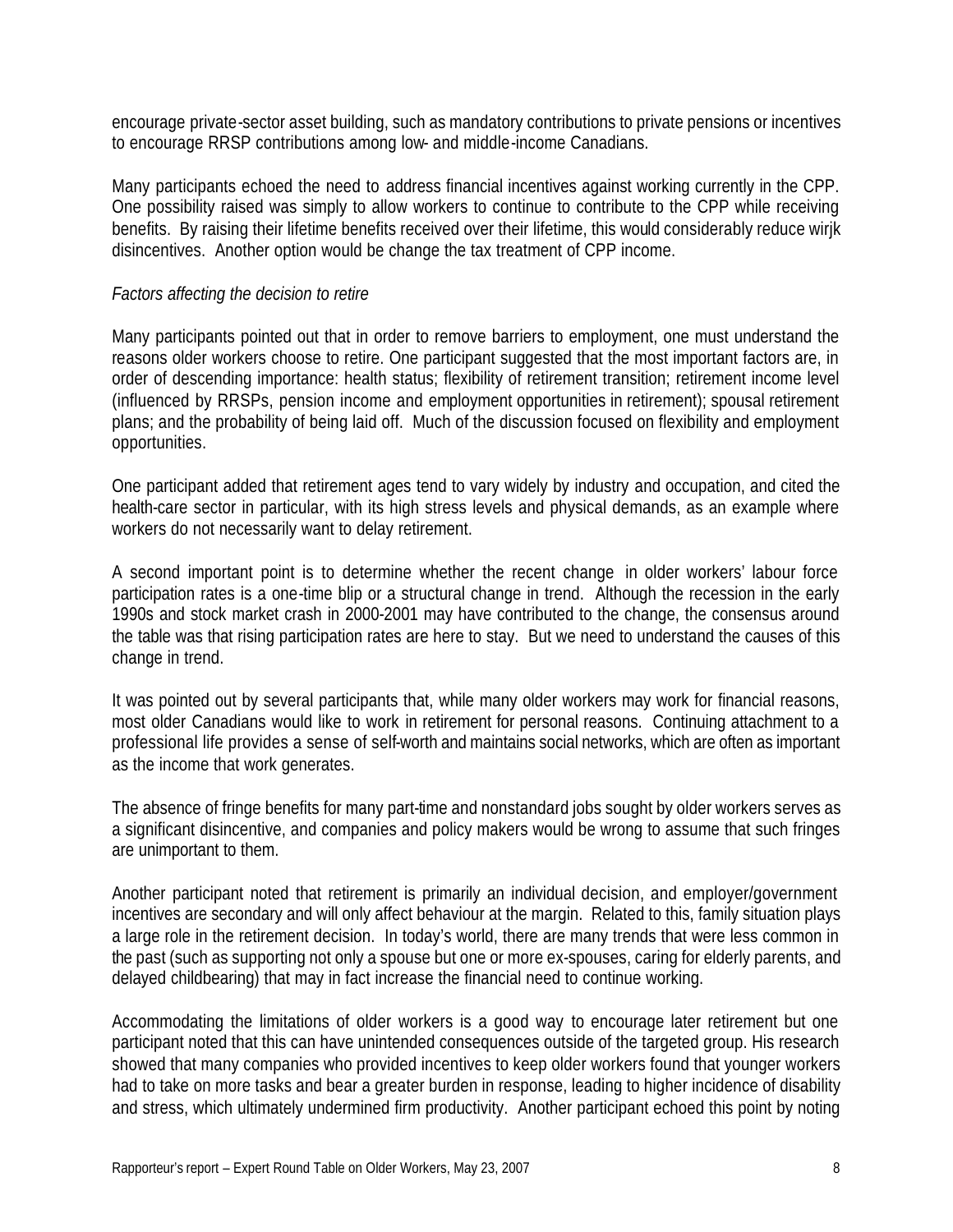that retaining older workers should not be seen as an act of charity, but good business sense, and cited cases in which the accumulated experience of older workers means that their work requires two or even three younger workers. Employers often do not realize the value of this experience.

One participant noted that in many cases, it is more cost-effective to adapt the work requirement to a person's ability rather than to replace the worker, citing the example of Ontario Hydro using automated hoists for scaling utility poles. Initially, this was done to accommodate women (who lacked the strength to climb the poles) but now hoists are used by all employees, making them much more productive. Such measures could also be used to keep or attract older workers.

### *Session 3: Roles and responsibilities of government, employers, unions and individuals*

#### **Opening remarks**

**Benoît Dostie** (HEC Montréal) opened the session by outlining trends in firm-sponsored training, noting that in this respect business has a potentially large role to play in helping older workers adapt to changes in the labour market. However, he presented data that show clearly that the incidence of firm-provided training is steady at between 3 and 4 percent, but decreases substantially to the range of 2 to 3 percent for workers over 50.

These trends are present irrespective of firm size, unionization, and industry and occupational group, though Dostie noted two interesting exceptions – real estate and sales – where training rates actually increase with age. He speculated that this may reflect retirees taking on second careers in these occupations (which often offer the flexibility that older workers seek) and seeking relevant training.

He then offered some potential reasons why training rates decline for older workers. Standard human capital theory suggests that training is most cost effective when done early in one's career, since this leaves more years for returns on that investment. For this reason, firms may be hesitant to invest in workers who are close to retirement. Age discrimination may also be a factor.

Dostie also evoked the possibility that the reduced incidence of training may in part be due to older workers refusing training that is offered to them. He noted that 10 percent of workers aged 55 and over refuse training because they feel they are too old, while 32 percent of them report that the training offered is not suitable for them. He then enumerated several policy options for encouraging training (including regulatory measures, subsidies, lifelong learning initiatives and incentives such as awards and prizes) to stimulate further discussion.

**Barbara Jaworski** (Workplace Institute) shared her experiences as the head of an organization that seeks to share best practices with regard to human resource development. She noted that, as the baby boomers enter a "second adulthood" (as evidenced by the large number who intend to continue to work after age 65), major changes are afoot in the labour market.

In her view, there is a major disconnect in the labour market for older workers, because there are many people looking for work who can't find it, while at the same time many employers say they are having difficulties finding qualified workers. One of the fundamental reasons is that employers tend to discount the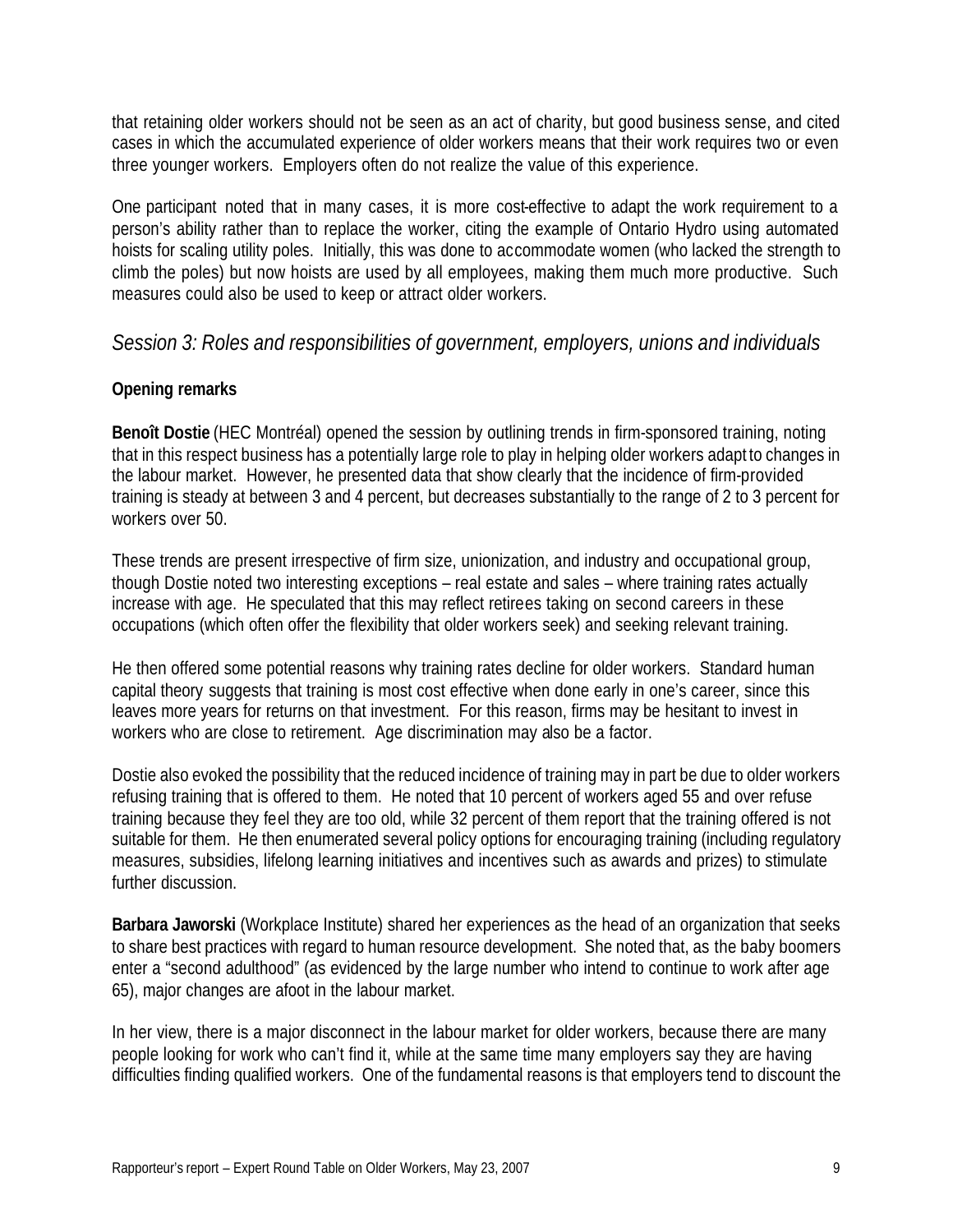value that older workers can bring to their organization, and there are few resources available to help them understand this.

She emphasized that hiring older workers is not an act of charity (as some businesses erroneously believe), but makes good business sense, especially in occupations where the value of general workplace experience is important. But the only way businesses can learn to exploit these talents is by trial and error, though organizations like hers are beginning to encourage sharing of best practices in this regard. She felt strongly that there was a role for government in educating businesses about the value of older workers that they too often overlook.

She concluded her remarks by describing a Workplace Institute contest that offers prizes to firms that creatively use the talents of older workers, which has been successful in encouraging firms to look more closely at older workers as a productive human resource as well as sharing best practices across firms.

#### **Discussion**

#### *Roles and responsibilities*

One participant echoed the view that human capital investments late in life have a relatively low return, and for this reason felt that government subsidies for employer-provided training would probably be ineffective. A more potent tool is taking steps to attract and retain older workers, and he cited the example of Japan, which encourages firms to make investments that accommodate older-worker limitations. Another participant suggested that the advent of new technologies often moves faster than government policies, and that firms have strong incentives to adopt them without government help.

Another suggested that the presence of unions may contribute to older workers remaining employed longer, collective bargaining agreements generally stipulate that workers with greater tenure are generally not the first laid off in case of job cuts. He also cited the example of Argentina, where older workers have begun to form nonstandard worker unions.

It was pointed out that companies may regard successful use of older workers as a competitive advantage, and thus might not be inclined to share best practices even though the total benefits of doing so would be large. This could provide a rationale for government intervention.

One participant noted that HRSDC has a program called the Workplace Skills Initiative, which offers awards for innovative programs to promote skills development among older workers (as well as other groups), and could provide useful information for the panel. There was a general feeling around the table that award programs held promise for diffusing best practices in terms of productively employing older workers.

#### *Incidence of training*

One participant picked up on the fact that nearly one-third of older workers refuse training on the grounds that it is not suitable for them, and suggested that this implies that training programs need to be adapted to their needs. Many older workers are intimidated by classroom-based training and prefer nonstandard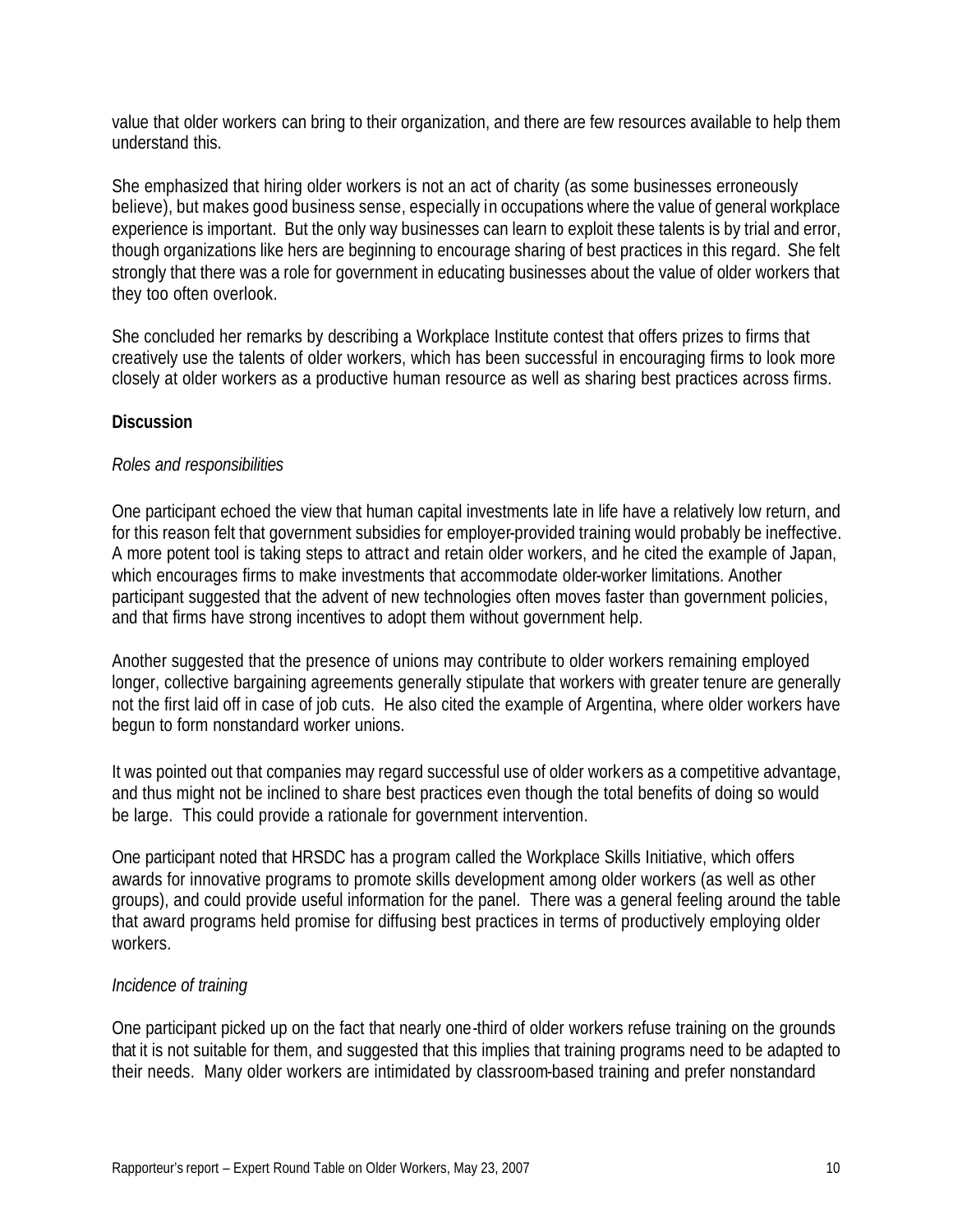hours or self-guided programs. Evidence shows that such changes enable older workers to absorb new knowledge and cited IT training as a specific example.

It was also pointed out that, in an international perspective, training rates in Canada are very low compared to other OECD nations. In addition to echoing the fact that training rates decline for older workers, the participant pointed out that training rates are significantly lower among low-paid workers, arguably those who need it the most.

Another participant noted that, because older workers are less likely to change jobs than their younger counterparts, the payoff for employer-provided training is greater than standard human capital theory would suggest.

#### *Financial assets of older Canadians*

The subject of how financially prepared Canadians are for retirement came up at several points during the session, sparked by a comment that 50 percent of Canadians retire with debt (though it was pointed out that the magnitude of this debt varies widely, from small credit card bills to unpaid mortgages). The financial situation of older Canadians has important ramifications for the role of government.

One participant noted that there is considerable inequality of wealth among older workers, with a very significant fraction of them without sufficient assets for retirement (supporting data presented by Frédéric Lesemann in session 1). Furthermore, the shift from defined-benefit to defined-contribution pension plans has shifted market risk to individuals, meaning that swings in financial markets can have a large effect on the value of retirement assets. It was also noted that 34 percent of older Canadians receive Old Age Assistance, the basic means-tested benefit for Canadians over 65, which illustrates their economic precarity. Nonetheless, one participant reminded the group that in historical perspective the economic wellbeing of seniors is one of the great Canadian success stories, because the creation of the CPP and QPP succeeded in drastically reducing elderly poverty rates.

This raised the issue of whether the appropriate way to deal with income insecurity among older workers is via labour market policies (in order to increase employment opportunities) or income security policies (which boost income irrespective of employment). It was noted that there appears to be a trend toward the former, but this leaves out the many older Canadians who may both be unable to work and lack sufficient retirement assets.

### *Session 4: Current Canadian policy framework, program design and new options*

#### **Opening remarks**

**Patrik Marier** (Concordia University) kicked off this session by describing some of the approaches taken in other countries with regard to older-worker policies and lessons on which Canada might draw. Some of the policies to encourage delayed retirement pursued include the following:

• Adjustment of pension income based on actual age of retirement (Scandinavia)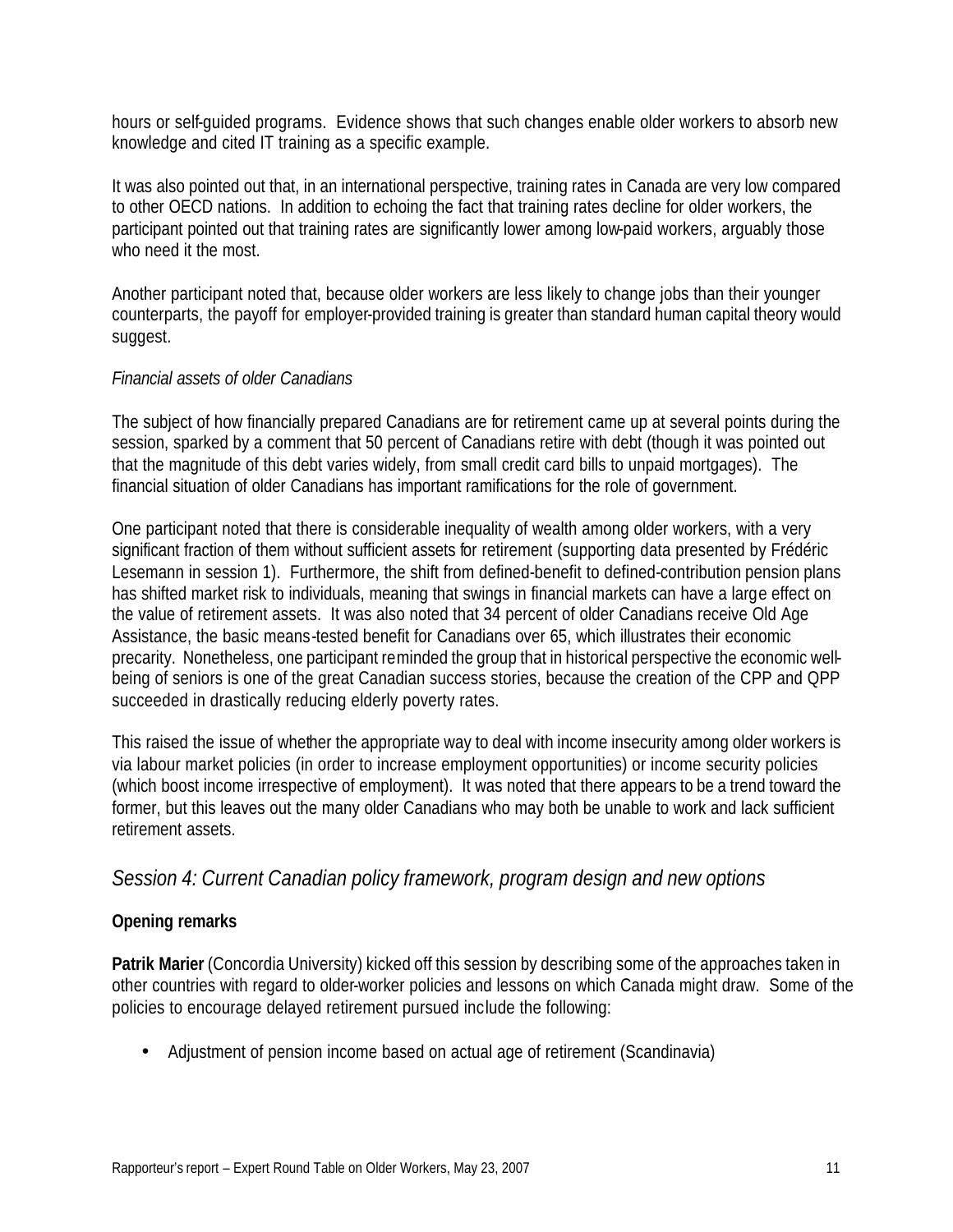- Lengthening years of service requirement for receiving full pension, which has largely the same effect as increasing the retirement age (France)
- Tax breaks and other bonuses for working in retirement (Australia)
- Cut back or eliminate early retirement packages (proposed in Quebec but never implemented, due primarily to union resistance)

Marier pointed out that, among these options, the first has had the most success both politically and economically. Sweden in particular has calibrated its pension system such that delaying official retirement actually increases benefits that will be paid, and the government provides each individual with this financial information annually to help inform his or her decision.

Marier asserted that the fundamental problem with policies for older workers is that many ministries get involved in policy development, but lack of communication leads to incentives that work at cross-pruposes and goals that are contradictory. Norway is a good example of collaboration between key stakeholders and ministries, which has integrated different dimensions of aging policy and produced flexible and successful policies for older workers.

He also suggested that the 2004 plan to reform the Régie des rentes du Québec could be dusted off as an inspiration for federal reform.

Marier concluded by reminding the group that there are important gender differences with regard to aging policies. Women are generally three times poorer than men as they near retirement, and this inequality must be kept in mind in any policy reform.

**David Gray** (University of Ottawa) noted that Canada needs to improve labour market policies as a general matter, not just for older workers, citing interprovincial trade barriers and high taxes on investment as two obstacles to a well-functioning national labour market. He cited data from the OECD that demonstrate Canada spends relatively little on active labour market policies (such as training and job search assistance) and too much on "passive" policies (income support for unemployed workers).

He cited EI as an example of the tilt toward passive policies. Since its 1996 reform, EI has drifted back toward increased generosity to seasonal workers and habitual users. Gray suggested that benefits should instead be made more generous for displaced workers, especially those with a long working history.

There are many ways in which those benefits can be granted to workers. Gray gave the example of France, which in the 1980s offered special one-time training and assistance benefits for workers displaced by permanent plant closures. These proved to be fairly effective packages, and had the added advantage of being one-time temporary measures, which helped control costs.

 Gray concluded by noting that there is no "silver bullet" with regard to retraining programs for displaced older workers. There is a lack of rigorous evidence regarding their effectiveness, and he urged the resurrection of randomized policy experiments to learn more about what works and what doesn't.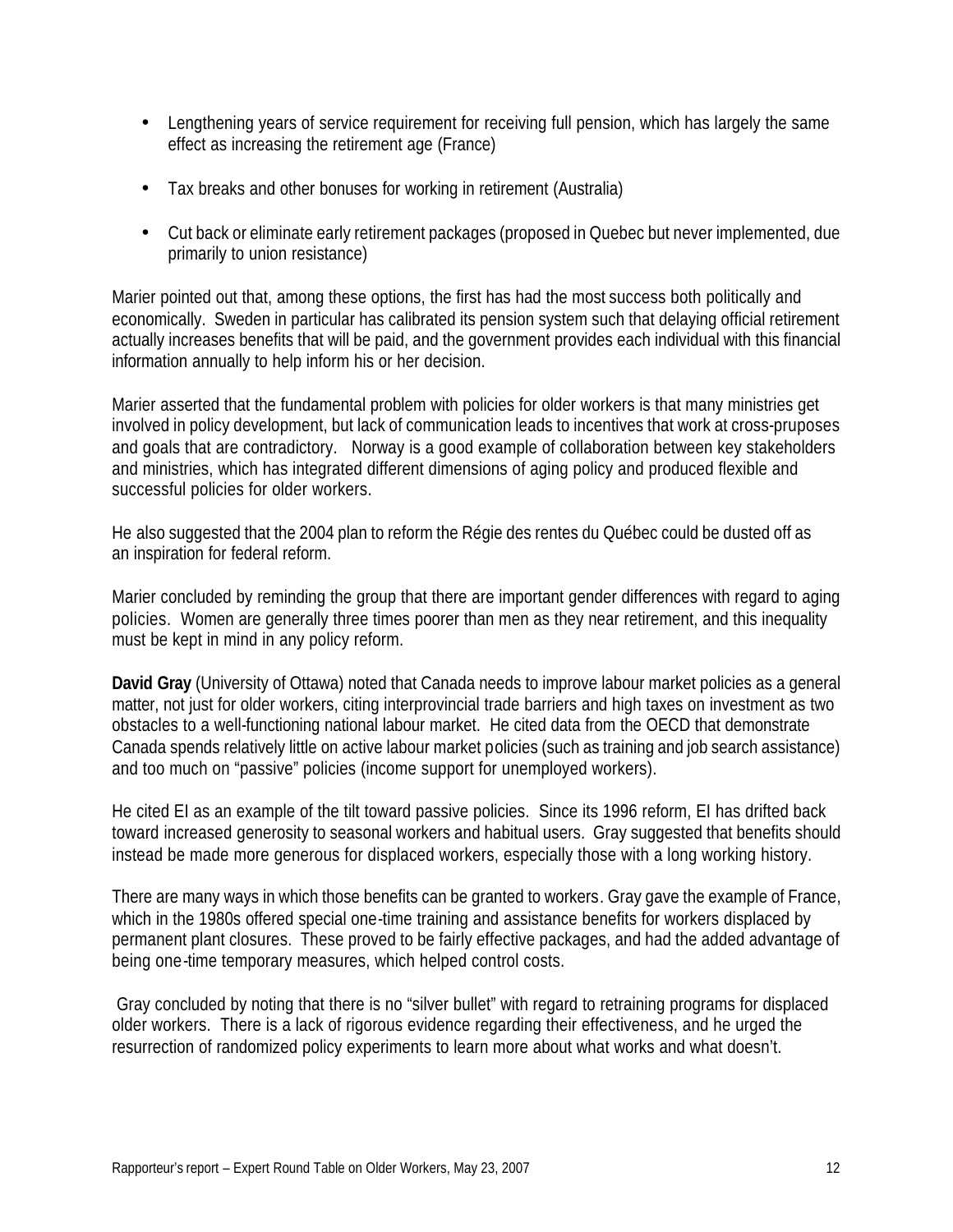#### **Discussion**

#### *Policy design and coordination*

Several participants echoed the importance of cooperation across ministries, warning policy makers to avoid "cookie-cutter" approaches. One cited the example of increasing retirement ages, which may be attractive for those able and willing to work, but finacially debilitating for others. New Zealand and British Columbia were identified as jurisdictions that have successfully integrated policies toward older workers.

Any policy directed at older workers must support diversity, increase productivity and take into account the impact of the massive replacement of the aging managers in big companies by the younger generation, which leads to one important question: how is it going to affect older workers' weight in the leading positions of enterprises?

Demographic trends make it easier to build and legitimize policy reforms with the consent of its citizens. That was not possible 20 years ago, but it can be easily done nowadays, especially with the prospect of worker shortages. Other countries have been able to adjust their stance to face the demographic changes because of a shift in orientation of their policies aimed at older workers. For example, Finland and Denmark moved from a retirement culture to a life-long training culture to overcome work force shortages.

Public policies must consider the differences in firm size when addressing older workers issues. In addition, education of stakeholders on the matter should be enhanced and a debate needs to take place at a national level on how to share (or separate) responsibilities between the private and the public sectors in providing services to older workers.

#### *Labour market policies*

There was debate about the impact of the 1996 EI reforms, with some participants noting that, while generosity toward seasonal workers has increased since then, it is still lower than prior to 1996.

Another participant cited an Ontario study that showed 30 percent of displaced workers were still without jobs after three years, suggesting that benefit periods for them are not long enough. He also suggested adjusting EI benefit periods for tenure, allowing longer-serving laid-off employees to receive higher replacement rates for longer periods.

There was some worry about incentives and equity in special programs for workers displaced by plant layoffs: treating such workers differently than other unemployed workers is inherently inequitable, and some workers and employers may try to game the system by trying to disguise temproary layoffs as permanent. This points to the need to design such programs carefully.

It was noted that the issue of pension portability and (increasingly) supplemental health insurance portability needs to be addressed in Canada. We have a flexible labour market in terms of ability to hire and fire, but the inability to transfer benefits across jobs is an obstacle to labour market efficiency.

Another participant pointed out that the problem with "special programs" is that there are so many of them targeted at so many different groups that they lose their "specialness." This lends support to flexible, but more general programs that can provide benefits to different groups of workers.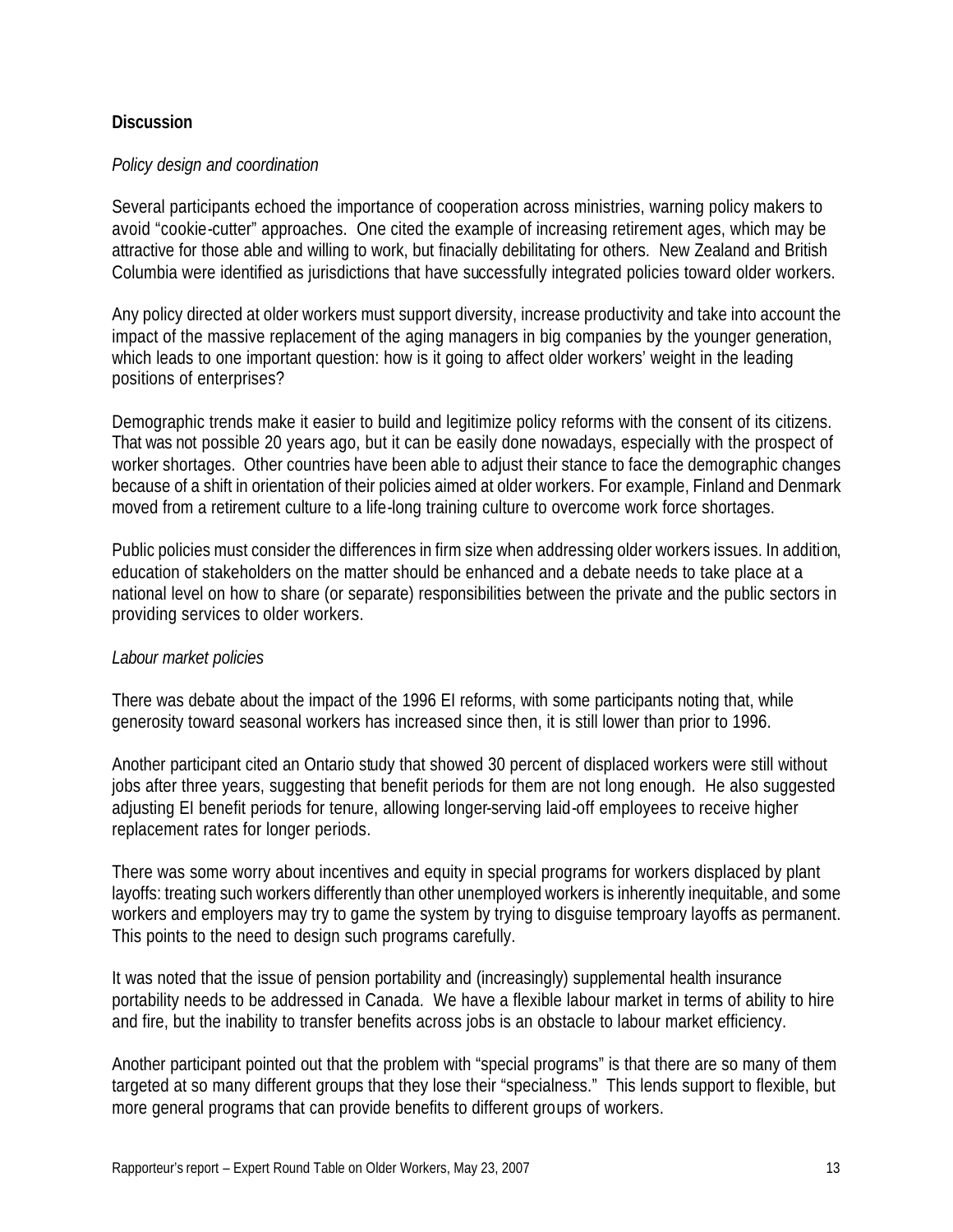This point was echoed by one participant who noted that many of the policy options under discussion today (notably EI reform, training and preventive policies), while motivated by older workers' needs, actually would benefit individuals in all age groups, increasing their political appeal. Another cautioned, however, that the question of who pays is critical: we want to avoid the situation with the CPP, where younger generations have seen their contributions rise to sustain benefit levels of their parents and grandparents.

#### *Pension reform*

The panel was particularly interested in the life-income approach taken in Scandinavia, and it was noted that in Sweden, pensions are adjusted for prices, wages and even demographic change. It was also noted that Swedes can also choose to invest a portion of their pension contribution into mutual funds, and other policies serve to encourage what has been come to be known as "flexicurity" during retirement.

One participant cautioned that "flexicurity" approaches only work well in countries that have generous pension and social security systems in place, like Scandinavia. She pointed out that such programs have been less effective in the Netherlands, and may not be appropriate in Canada.

It was pointed out that delaying childbearing means that some families have important financial obligations (such as financing university education for children) into retirement, and policy reforms need to account for this new trend.

#### *Concluding comments*

The Hon. **Erminie Cohen** thanked all the participants for their participation and adjourned the meeting.